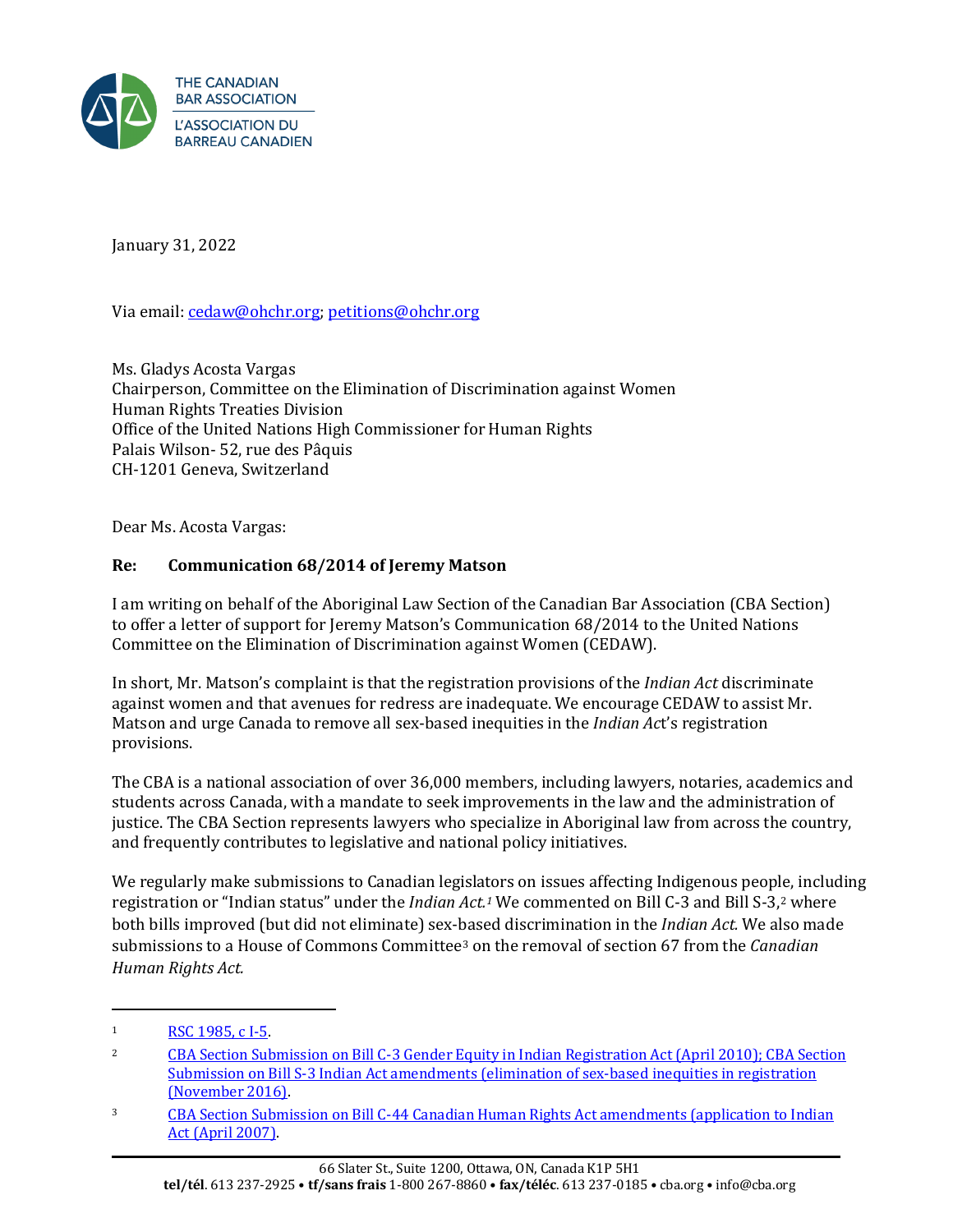## **Remaining Sex-Based Inequities in the** *Indian Act*

While Canada has taken steps to remedy discrimination in the registration provisions of the *Indian Act* through Bill S-3, the *Indian Act* still creates sex-based inequities through the second-generation cut-off, which Mr. Matson describes in his submissions.

First, the second-generation cut-off disproportionately affects Indigenous women and their children because it affects the parent who gives birth (who will always be known), as opposed to the nonbirthing parent (who may be unknown or unstated in birth records). This is often referred to as the "unstated paternity" issue.

Women registered under s. 6(2) of the *Indian Act* must prove the other parent of their child is registered or entitled to registration to ensure registration is granted. There are many reasons why women may be unable or unwilling to identify the father of a child including sexual assault, sexual abuse or other violence. Even where women are able and willing to identify the father of a child, a father may not be willing to admit paternity. The burden of establishing parentage is not as heavy on men registered under s. 6(2) who apply for registration for their children because birth mothers are always known and stated in birth records.

While Canada has recently legislated that there is no *presumption* that an unknown or unstated parent is not entitled to be registered,<sup>4</sup> there is no presumption that the parent *is* entitled to be registered. This means that a mother registered under s. 6(2) applying on behalf of her child must still demonstrate to the Registrar that the other parent of the child is registered or entitled to registration.

Second, as Mr. Matson notes, sex-based discrimination in the *Indian Act* intersects with discrimination on other grounds prohibited by Canadian and international law including age and marital status.5 With respect to age, because April 17, 1985 is the date used for the secondgeneration cut-off, siblings or other relatives with the same ancestral, cultural and other connections to their First Nation communities may have different registration status under the *Indian Act*.

In the case of two siblings with unstated paternity, for example, with a grandmother whose entitlement to registration was restored under Bill S-3, a sibling born before April 17, 1985 will be entitled to registration under s. 6(1) while a sibling born after April 17, 1985 will only be entitled to registration under s. 6(2), which can only be passed on to their children if they partner with another registered Indian. This is age-based discrimination, and disproportionately affects Indigenous women and their children with unstated paternity.

The CBA Section underscored these unstated paternity and age issues to the Canadian Senate when it was considering Bill S-3.6

Third, another result of Canada's various "fixes" to gender discrimination in the *Indian Act* – through bills C-31, C-3 and S-3 – is that whether a person's parents are married and when they married (before or after April 17, 1985) also affects a person's entitlement to registration.

<sup>4</sup> *Indian Act,* s. 5(7).

<sup>5</sup> Discrimination based on age and marital status are prohibited by s. 15 of the *Canadian Charter of Rights and Freedoms.* Age: *[McKinney v. University of Guelph](https://scc-csc.lexum.com/scc-csc/scc-csc/en/item/687/index.do)*, [1990] 3 SCR 229. Marital status: *[Miron v.](https://scc-csc.lexum.com/scc-csc/scc-csc/en/item/1264/index.do)  [Trudel](https://scc-csc.lexum.com/scc-csc/scc-csc/en/item/1264/index.do)*, [1995] 2 S.C.R. 418; *[Nova Scotia \(Attorney General\) v. Walsh](https://scc-csc.lexum.com/scc-csc/scc-csc/en/item/2026/index.do)*, [2002] 4 S.C.R. 325; *[Quebec \(A.G.\)](https://scc-csc.lexum.com/scc-csc/scc-csc/en/item/10536/index.do)  [v. A,](https://scc-csc.lexum.com/scc-csc/scc-csc/en/item/10536/index.do)* [2013] 1 S.C.R. 61. Discrimination on the basis of martial status is prohibited by the *Convention on the Elimination of All Forms of Discrimination against Women* (CEAFDW), United Nations General Assembly, GA Res 34/180 of 18 December 1979, UN Doc A/RES/34/180, Article 1.

<sup>6</sup> See footnote 1.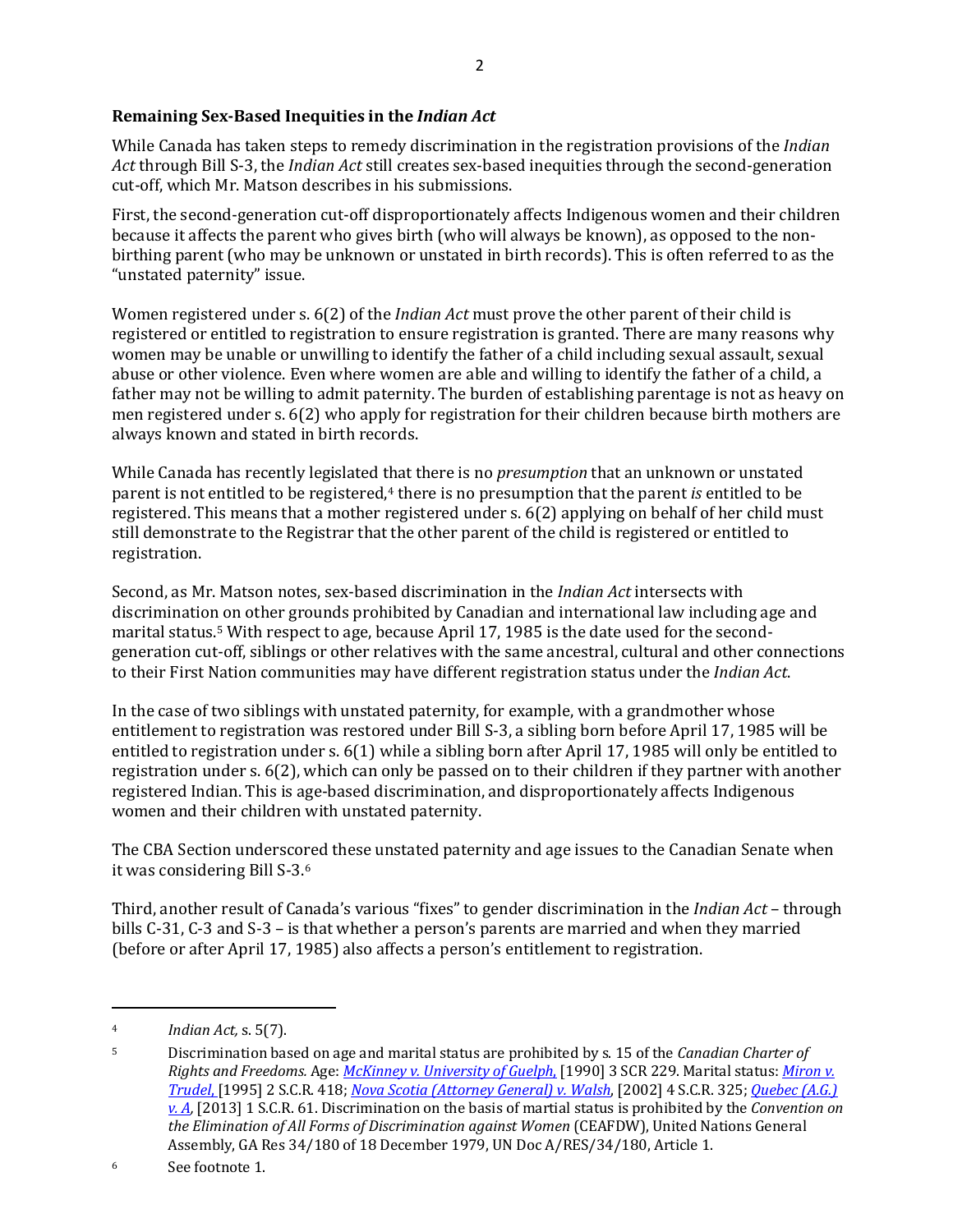For example, if two cousins (A and B) born after April 17, 1985 have a grandmother who has been re-entitled under Bill S-3, and both have one parent registered under s. 6(1) and one unregistered parent, but cousin A's parents married before April 17, 1985 and cousin B's parents are unmarried or married after April 17, 1985, cousin A will be entitled to registration under s. 6(1) and cousin B will only be entitled to registration under s. 6(2). This is discrimination on the basis of marital status, a prohibited ground under s. 15 of the *Canadian Charter of Rights and Freedoms* (*Charter*)7 and Article 1 of the *Convention on the Elimination of All Forms of Discrimination against Women*.8 We understand that this is the intersecting discrimination affecting Mr. Matson's children.

Fourth, the second-generation cut-off infringes Indigenous people's freedom to associate, disproportionately impacting Indigenous women. The fundamental freedom of association is guaranteed in s. 2(d) of the *Charter,* and Article 9 of the *United Nations Declaration on the Rights of Indigenous Peoples* (UNDRIP)*.*9

While the *Indian Act* permits Indian bands to establish their own membership codes, for those bands whose membership list is maintained by the Minister of Indigenous Services, only persons who are registered Indians may be members. In addition, only status Indians are given the rights and benefits under the *Indian Act* including associated programs and services, and band funding for these programs and services is based on the number of status Indians in the community. This creates a disincentive for bands to broaden their membership beyond status Indians and as a result, the vast majority of Indian bands in Canada make registration under the *Indian Act* a criterion for membership. <sup>10</sup> The funds given to bands are generally viewed as inadequate to meet even the current needs of status Indian membership.11

First Nations women are disproportionately impacted when they are denied membership and excluded from their communities because of intersecting discrimination and disadvantages. The Final Report of Canada's National Inquiry into Missing and Murdered Indigenous Women and Girls (MMIWG Report) recognized that exclusion of women and girls from their communities resulting from the denial of Indian status compounds the dangers First Nations women face by denying them their home, connection to culture, family, community and related supports. The MMIWG Report notes that some women who are not given Indian status will seek refuge in larger urban centres without the protections family and community can provide. Simply put, the denial of Indian status leaves First Nation women more vulnerable to violence.12

Finally, the second-generation cut-off is assimilative, in violation of Article 8 of UNDRIP. Over time, it operates to reduce the number of status Indians for which Canada is responsible under the *Indian Act*. While Bill S-3 has slowed this assimilative process, it has not ended it.

<sup>7</sup> *[Constitution Act, 1982,](https://laws-lois.justice.gc.ca/eng/const/page-12.html) e*nacted as Schedule B to the *Canada Act 1982*, 1982, c. 11 (U.K.).

<sup>8</sup> CEAFDW, footnote 6.

<sup>9</sup> United Nations General Assembly, UN Res 61/295, 2007.

<sup>&</sup>lt;sup>10</sup> The concern of Indian bands regarding the adequacy of funding to provide for new members admitted as a result of the removal of sex-based inequities in the *Indian Act* was noted in the report of Claudette Dumont-Smith, Minister's Special Representative o[n The collaborative process on Indian registration,](https://www.rcaanc-cirnac.gc.ca/eng/1561561140999/1568902073183)  [band membership and First Nation citizenship](https://www.rcaanc-cirnac.gc.ca/eng/1561561140999/1568902073183) (May 2019).

<sup>11</sup> Assembly of First Nations, *[An Act Respecting Membership, Discussion Paper,](https://www.afn.ca/wp-content/uploads/2020/01/00-19-02-06-Discussion-Paper-Citizenship.pdf)* 19 February 2019, at p. 18

<sup>12</sup> National Inquiry into Missing and Murdered Indigenous Women and Girls. *Reclaiming power and place. The final report of the national inquiry into missing and murdered indigenous women and girls,*  2019, Vol 1a, pp. 249-250, 370-378 (see especially p. 372). See also the Commission's findings regarding Indigenous women's Right to Culture in Vol 1a, pp. 408-409 that speak to the impacts of the *Indian Act* registration regime.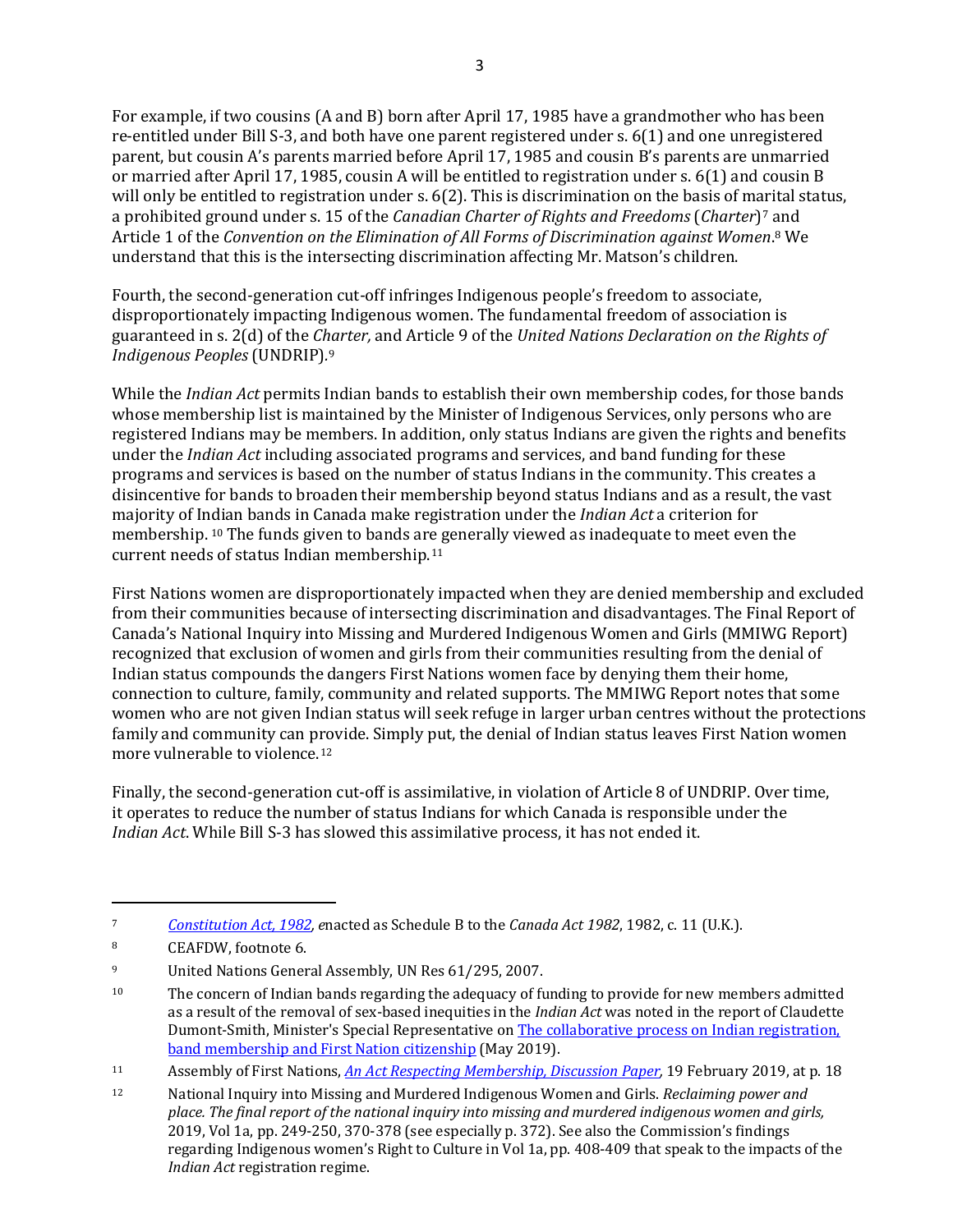## **Access to Justice for Applicants for Registration under the Indian Act**

As Mr. Matson highlights in his submissions to the CEDAW, Indigenous people have been forced to litigate discriminatory aspects of the *Indian Act* piece-by-piece.13 The *Canada (Canadian Human Rights Commission) v. Canada (Attorney General)* (*Matson*) case confirmed that the *Canadian Human Rights Act14* cannot be used to challenge legislation, eliminating the Canadian Human Rights Tribunal as an avenue for bringing challenges to the *Indian Act*.15

The Canadian Human Rights Tribunal is generally a more accessible avenue for seeking justice than the court system. It is now even more important that Canada remove any remaining discrimination from the *Indian Act*, as domestic options for individuals like Mr. Matson to seek these changes are not accessible.

Given Canada's standard time for processing registration applications is six months to two years, <sup>16</sup> the complexity and length of *Charter* litigation (it can often be appealed to the Supreme Court of Canada), and the months or years to develop new legislation, it could take many years or decades for a person denied registration seeking remedy through *Charter* litigation to obtain redress.

For example, Sharon McIvor applied for registration in 1985. In 1994, she filed her claim alleging the *Indian Act* registration scheme discriminated on the basis of sex in violation of s. 15 of the *Charter*. Her claim was not decided, at the first level of court until 2007,<sup>17</sup> the appeal court decision was issued in 2009,<sup>18</sup> and the Supreme Court of Canada denied leave to appeal that same year.<sup>19</sup> For Ms. McIvor and her son, using the *Charter* to seek remedy for the discrimination in the *Indian Act* was a 24-year odyssey.

*Charter*-based challenges to legislation are expensive (can range from hundreds of thousands to millions of dollars) and beyond the means of most Canadians – including, as he has made clear, Mr. Matson. While the Canadian government has reinstituted the Court Challenges Program (CCP), which *may* provide *some* funding for *Charter* challenges, it is an application-based program. There is no guarantee funding will be granted and the maximum funding is \$200,000.20 This is not enough to take a *Charter* challenge from trial through all potential appeal levels.

The complexity and length of *Charter* challenges can make it difficult to find lawyers willing to take these matters on a *pro bono* basis. While lawyers should, and do, undertake *pro bono* work, *Charter*  challenges to legislation are difficult burdens to shoulder. A domestic remedy that may take decades to result in real change and that depends on an individual's wealth or ability to find a lawyer willing to work on a multi-year or even decades long case without compensation is not adequate.

<sup>13</sup> See *[McIvor v. Canada \(Registrar of Indian and Northern Affairs\)](https://canlii.ca/t/230zn)*, 2009 BCCA 153 (CanLII), followed by *[Descheneaux c. Canada \(Procureur Général\)](https://canlii.ca/t/glzhm)*, 2015 QCCS 3555 (CanLII).

<sup>14</sup> [RSC 1985, c H-6.](https://laws-lois.justice.gc.ca/eng/acts/h-6/)

<sup>15</sup> [2018 SCC 31.](https://decisions.scc-csc.ca/scc-csc/scc-csc/en/item/17134/index.do?q=matson) 

<sup>16</sup> Canada, *Ninth Supplemental Submission of the Government of Canada to the Committee on the Elimination of Discrimination Against Women Regarding the Communication of Jeremy Matson*, 4 February 2021, at footnote 9.

<sup>17</sup> *[McIvor v. The Registrar, Indian and Northern Affairs Canada](https://canlii.ca/t/1rr84)*, 2007 BCSC 827 (CanLII).

<sup>18</sup> *[McIvor v. Canada \(Registrar of Indian and Northern Affairs\)](https://canlii.ca/t/230zn)*, 2009 BCCA 153 (CanLII).

<sup>19</sup> *[Sharon Donna McIvor and Charles Jacob Grismer v. Registrar, Indian and Northern Affairs Canada and](https://canlii.ca/t/26h7t)  [Attorney General of Canada](https://canlii.ca/t/26h7t)*, 2009 CanLII 61383 (SCC).

<sup>20</sup> Court Challenges Program, *[Eligibility Criteria Litigation,](https://pcjccp.ca/rights-human-rights/litigation-human-rights-rights/)* accessed on January 23, 2022*.*